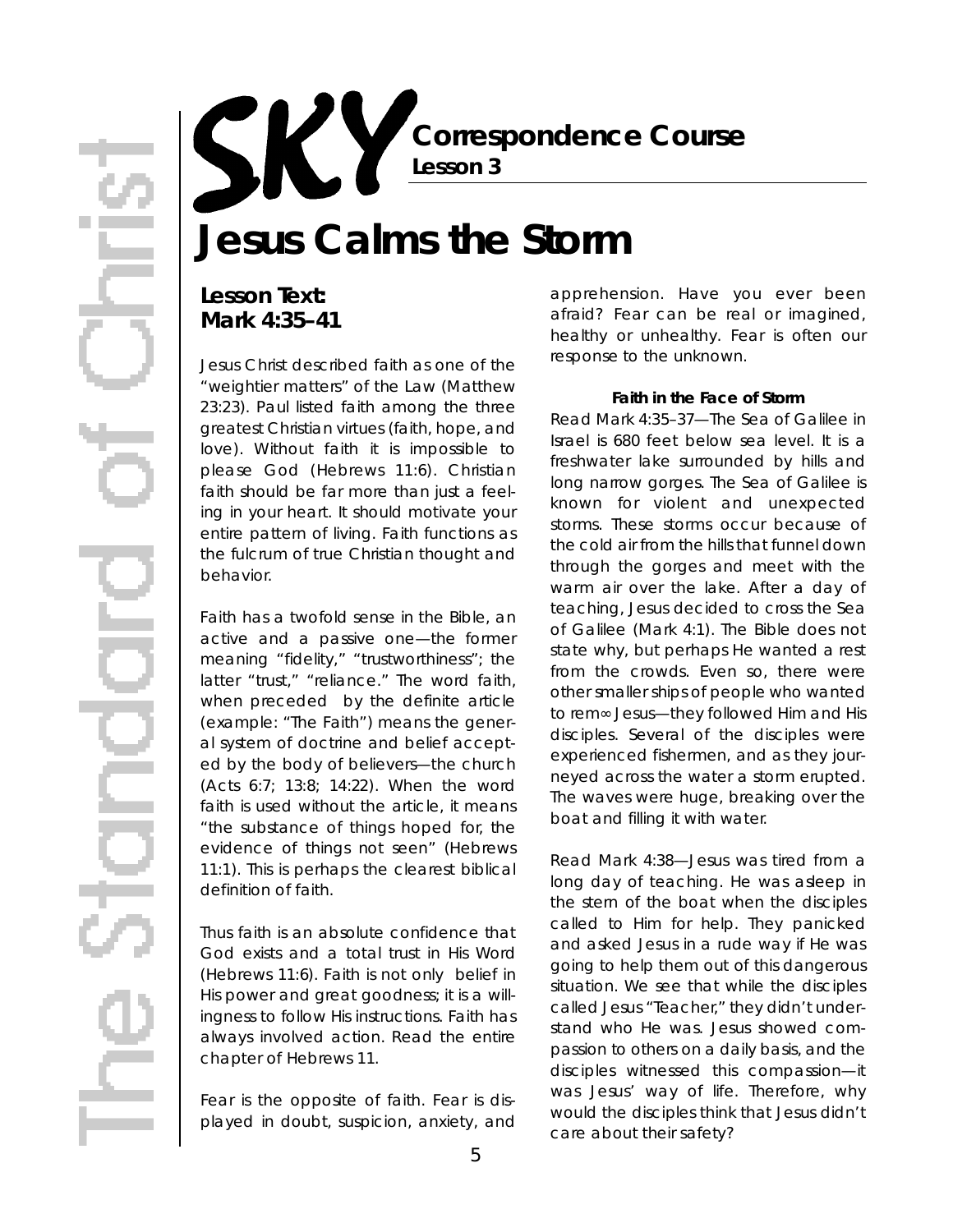Do you discuss life's problems with God in prayer? Or do you wait until the last moment to get on your knees and ask for His assistance like the disciples in these scriptures? Do you ever doubt His ability to understand your problems about such things as friends, teachers, and work? When faced with a problem in your life, there are two ways to go: 1. You can either assume that Jesus does not, or would not, care, and you can go it alone; 2. You can talk to God the Father and Jesus our Savior in prayer and put your trust and faith in them to help you through it.

*Read Mark 4:39—*The disciples witnessed a double miracle. Jesus rebuked (reprimanded) the wind and spoke to the waves of the sea, and the sea became quiet. Immediately the danger was gone and all was completely calm.

*Read Mark 4:40—*Jesus then turned and asked them, "Where is your faith?" (Luke 8:25). He addressed His disciples about the obvious problem they had. The word translated "fearful" in this verse means "cowardly fear." Awe for the storm would be understandable, but their display of terror was another (Luke  $12:4.5$ ). If the disciples had been tested beyond their ability, in spite of their equipment and skill as experienced fishermen, then reasonable alarm might be understood. But instead they accused Jesus of being unconcerned for their welfare. "Where is your faith?" is a good question each of us should ask ourselves.

*Read Mark 4:41—*The disciples' fear now moved from the storm's fury to awe and wonderment for Jesus' supernatural power. In calming the storm, Jesus showed the authority that only God in the Old Testament exercised. Read Psalm 89:8,9, and Psalm 104:5–9. When the disciples asked, "What manner of man is this?" clearly they still did not fully understand who Jesus was. They did not understand the power Jesus could command.

#### **Saving Faith**

A Christian realizes his need to live by faith. Jesus set the standard by which we should live. First, we should be in awe and reverence of Jesus Christ. His character is far more righteous than any

human's. Jesus is unerringly concerned, kind, easily approached, compassionate, helpful, and loving. He is this way with anyone who sincerely wants help. Do you follow His example?

Faith is not an end, rather it is the vehicle by which we accept salvation. Of course, salvation can in no way be earned—either by obedience or faith. For nothing man can do would obligate God to grant salvation had He not decided to give man this gift of His own volition. But God has obligated Himself to grant salvation if you have living faith. God says that the presence of this faith in us is counted in His eyes as righteousness, and consequently justified before God (Romans  $4:1 - 7$ ).

Faith is also directed toward the future. It aims at a promise that has been fulfilled in part by the gift of the Holy Spirit. Faith is not just a passive state or a vague form of wishful thinking. Faith implies action. Living faith produces works (James 2:14–26). Our response to Jesus should be to turn our fears into trust and our hearts to obedience

Our faith has many facets, though the primary ones relate directly to Jesus Christ. This account teaches us that faith in its simplest and most profound form, is a deep personal trust in the salvation we find in Jesus Christ. He never will ignore our need.

Faith is utter confidence in the faithfulness of God to do that which He says and a loving obedience to do His will. It is the total commitment to Him as the Lord of one's life. True faith comes from God—it comes from our relationship formed with God. Like Job, our faith is deepened and enriched the longer we walk with God and even by the trials we encounter. Job, after his dreadful trial, cried out, "I have heard of You by the hearing of the ear; But now my eye sees You!" (Job 42:5). Simply put, to know Him is to love and trust Him.

> *A verse worthy to remember:*  **"Be not afraid, only believe"**  (Mark 5:36).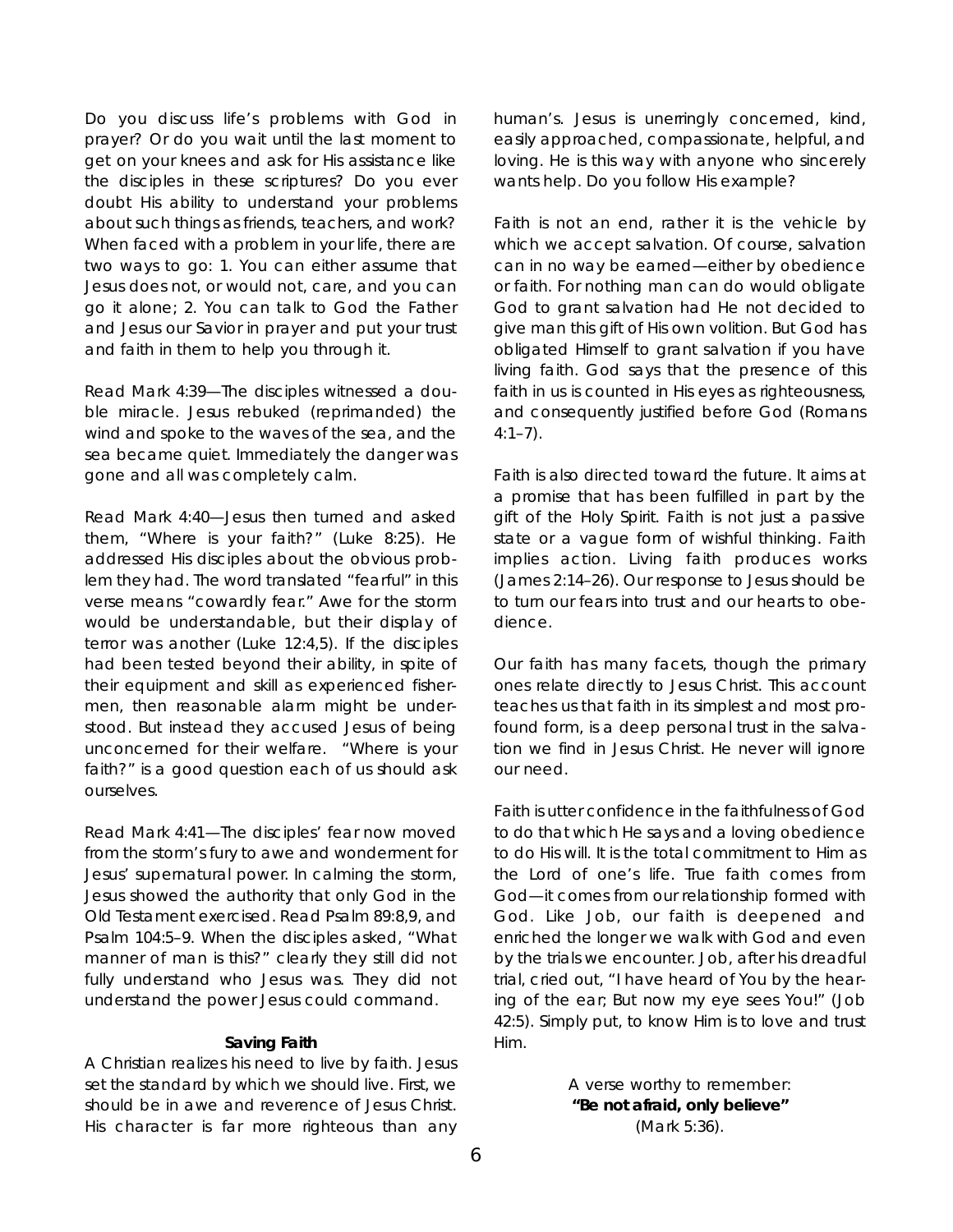

## **Questions to Answers**

- 1. Jesus described faith as:
	- A. One of the "weightier matters" of the Law
	- B. An "important facet" of Christian life
	- C. A "thought and behavior"
- 2. Paul listed faith among two other Christian virtues:
	- A. Hope and love
	- B. Responsibility and friendship
	- C. Work and integrity
- 3. True or False—A Christian's faith is far more than just a feeling in your heart. \_\_\_\_\_
- 4. True or False—Obedience is a part of faith. \_\_\_\_\_\_
- 5. The Sea of Galilee is located in:
	- A. Jerusalem
	- B. Judah
	- C. Israel
- 6. What was Jesus able to teach the disciples by the episode in the boat? Explain in your own words.
- 7. Jesus had been \_\_\_\_\_\_\_\_\_\_\_\_\_\_\_\_\_\_\_ all day and this is why He was tired.
	- A. Fishing
	- B. Teaching
	- C. Walking
- 8. What is your explanation for why the disciples did not think that Jesus cared about their safety? \_ \_ \_ \_ \_ \_ \_ \_ \_ \_ \_ \_ \_ \_ \_ \_ \_ \_ \_ \_ \_ \_ \_ \_ \_ \_ \_ \_ \_ \_ \_ \_ \_ \_ \_ \_ \_ \_ \_ \_ \_ \_ \_ \_ \_ \_ \_ \_ \_ \_ \_ \_ \_ \_ \_ \_ \_ \_ \_ \_ \_ \_ \_ \_ \_ \_ \_ \_ \_ \_ \_ \_ \_ \_ \_ \_ \_ \_ \_ \_ \_ \_ \_ \_ \_ \_ \_ \_ \_

\_ \_ \_ \_ \_ \_ \_ \_ \_ \_ \_ \_ \_ \_ \_ \_ \_ \_ \_ \_ \_ \_ \_ \_ \_ \_ \_ \_ \_ \_ \_ \_ \_ \_ \_ \_ \_ \_ \_ \_ \_ \_ \_ \_ \_ \_ \_ \_ \_ \_ \_ \_ \_ \_ \_ \_ \_ \_ \_ \_ \_ \_ \_ \_ \_ \_ \_ \_ \_ \_ \_ \_ \_ \_ \_ \_ \_ \_ \_ \_ \_ \_ \_ \_ \_ \_ \_ \_ \_

\_ \_ \_ \_ \_ \_ \_ \_ \_ \_ \_ \_ \_ \_ \_ \_ \_ \_ \_ \_ \_ \_ \_ \_ \_ \_ \_ \_ \_ \_ \_ \_ \_ \_ \_ \_ \_ \_ \_ \_ \_ \_ \_ \_ \_ \_ \_ \_ \_ \_ \_ \_ \_ \_ \_ \_ \_ \_ \_ \_ \_ \_ \_ \_ \_ \_ \_ \_ \_ \_ \_ \_ \_ \_ \_ \_ \_ \_ \_ \_ \_ \_ \_ \_ \_ \_ \_ \_ \_

 $\ldots$  .  $\ldots$  .  $\ldots$  .  $\ldots$  .  $\ldots$  .  $\ldots$  .  $\ldots$  .  $\ldots$  .  $\ldots$  .  $\ldots$  .  $\ldots$  .  $\ldots$  .  $\ldots$  .  $\ldots$  .  $\ldots$  .  $\ldots$  .  $\ldots$ \_ \_ \_ \_ \_ \_ \_ \_ \_ \_ \_ \_ \_ \_ \_ \_ \_ \_ \_ \_ \_ \_ \_ \_ \_ \_ \_ \_ \_ \_ \_ \_ \_ \_ \_ \_ \_ \_ \_ \_ \_ \_ \_ \_ \_ \_ \_ \_ \_ \_ \_ \_ \_ \_ \_ \_ \_ \_ \_ \_ \_ \_ \_ \_ \_ \_ \_ \_ \_ \_ \_ \_ \_ \_ \_ \_ \_ \_ \_ \_ \_ \_ \_ \_ \_ \_ \_ \_ \_ \_ \_ \_ \_ \_ \_ \_ \_ \_ \_ \_ \_ \_ \_ \_ \_ \_ \_ \_ \_ \_ \_ \_ \_ \_ \_ \_ \_ \_ \_ \_ \_ \_ \_ \_ \_ \_ \_ \_ \_ \_ \_ \_ \_ \_ \_ \_ \_ \_ \_ \_ \_ \_ \_ \_ \_ \_ \_ \_ \_ \_ \_ \_ \_ \_ \_ \_ \_ \_ \_ \_ \_ \_ \_ \_ \_ \_ \_ \_ \_ \_ \_ \_ \_ \_ \_ \_ \_ \_ \_ \_ \_ \_ \_ \_ \_ \_ \_ \_ \_ \_ \_ \_ \_ \_ \_ \_ \_ \_ \_ \_ \_ \_ \_ \_ \_ \_ \_ \_ \_ \_ \_ \_ \_ \_ \_ \_ \_ \_ \_ \_ \_ \_ \_ \_ \_ \_ \_ \_ \_ \_ \_ \_ \_ \_ \_ \_ \_ \_ \_ \_ \_ \_ \_ \_ \_ \_ \_ \_ \_ \_ \_ \_ \_ \_ \_ \_ \_ \_ \_ \_ \_ \_ \_ \_ \_ \_ \_

\_ \_ \_ \_ \_ \_ \_ \_ \_ \_ \_ \_ \_ \_ \_ \_ \_ \_ \_ \_ \_ \_ \_ \_ \_ \_ \_ \_ \_ \_ \_ \_ \_ \_ \_ \_ \_ \_ \_ \_ \_ \_ \_ \_ \_ \_ \_ \_ \_ \_ \_ \_ \_ \_ \_ \_ \_ \_ \_ \_ \_ \_ \_ \_ \_ \_ \_ \_ \_ \_ \_ \_ \_ \_ \_ \_ \_ \_ \_ \_ \_ \_ \_ \_ \_ \_ \_ \_ \_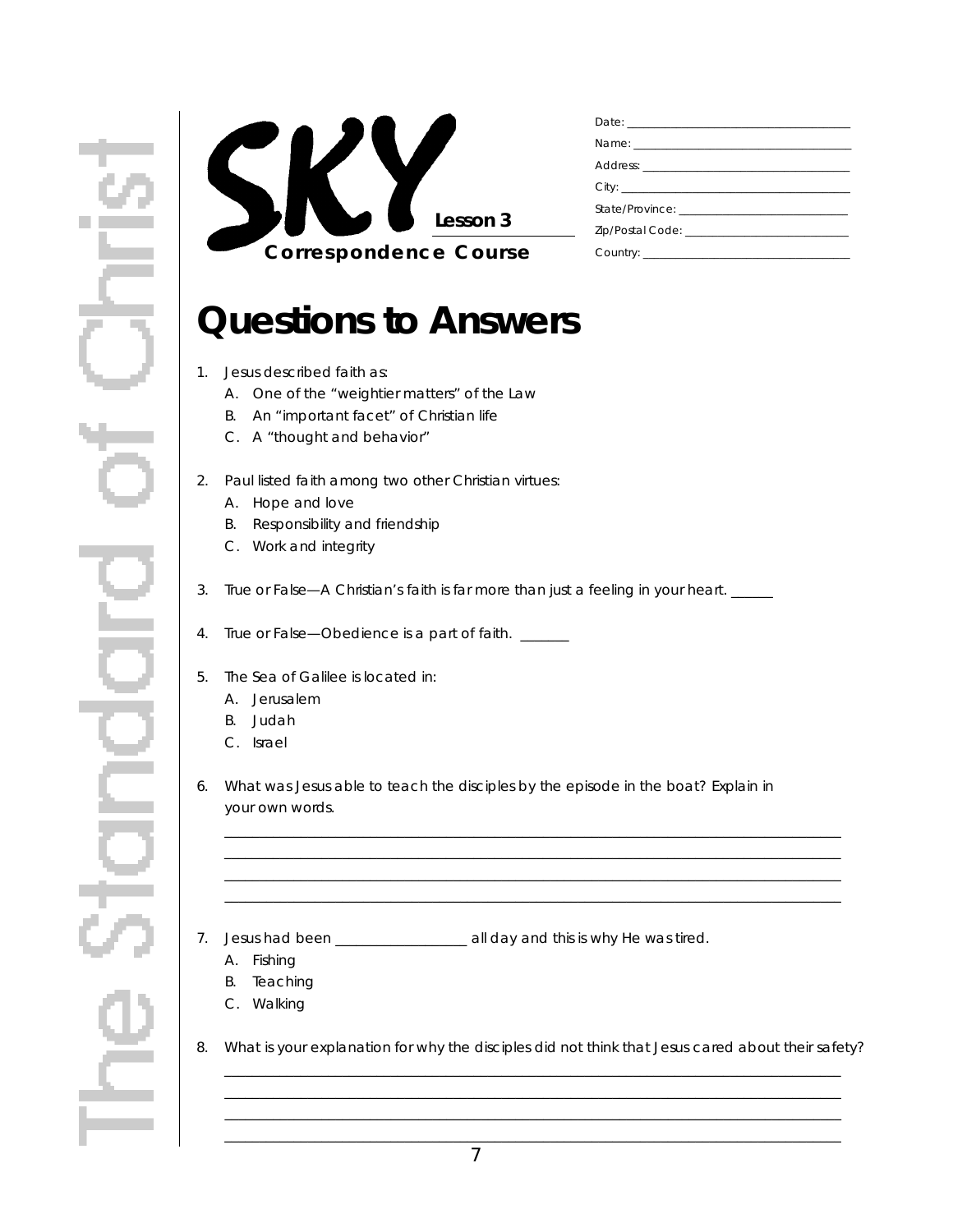- 9. What was the obvious problem that the disciples had?
	- A. Sadness
	- **B.** Terror
	- C. Concern
- 10. What was the disciples' reaction when the storm was calmed?
	- A. Relief
	- B. Awe and wonderment
	- C. Surprise
- 11. Where is the best definition of "faith" found in the Bible?
	- A. Hebrews 11:6
	- B. Hebrews 11:1
	- C. Acts 6:7
- 12. Is the faith spoken of in Hebrews 11 passive or active?
	- A. Both
	- **B.** Active
	- C. Passive
- 13. What word is not a part of faith?
	- A. Promise
	- **B.** Confidence
	- C. Fear
- 14. True or False-Jesus is concerned only if you are really in trouble. \_\_\_\_\_\_\_
- 15. Is there a difference between "the faith" and "faith"? Explain.
- 16. Explain in your own words what the word faith means to you.

17. How does your faith reflect belief?